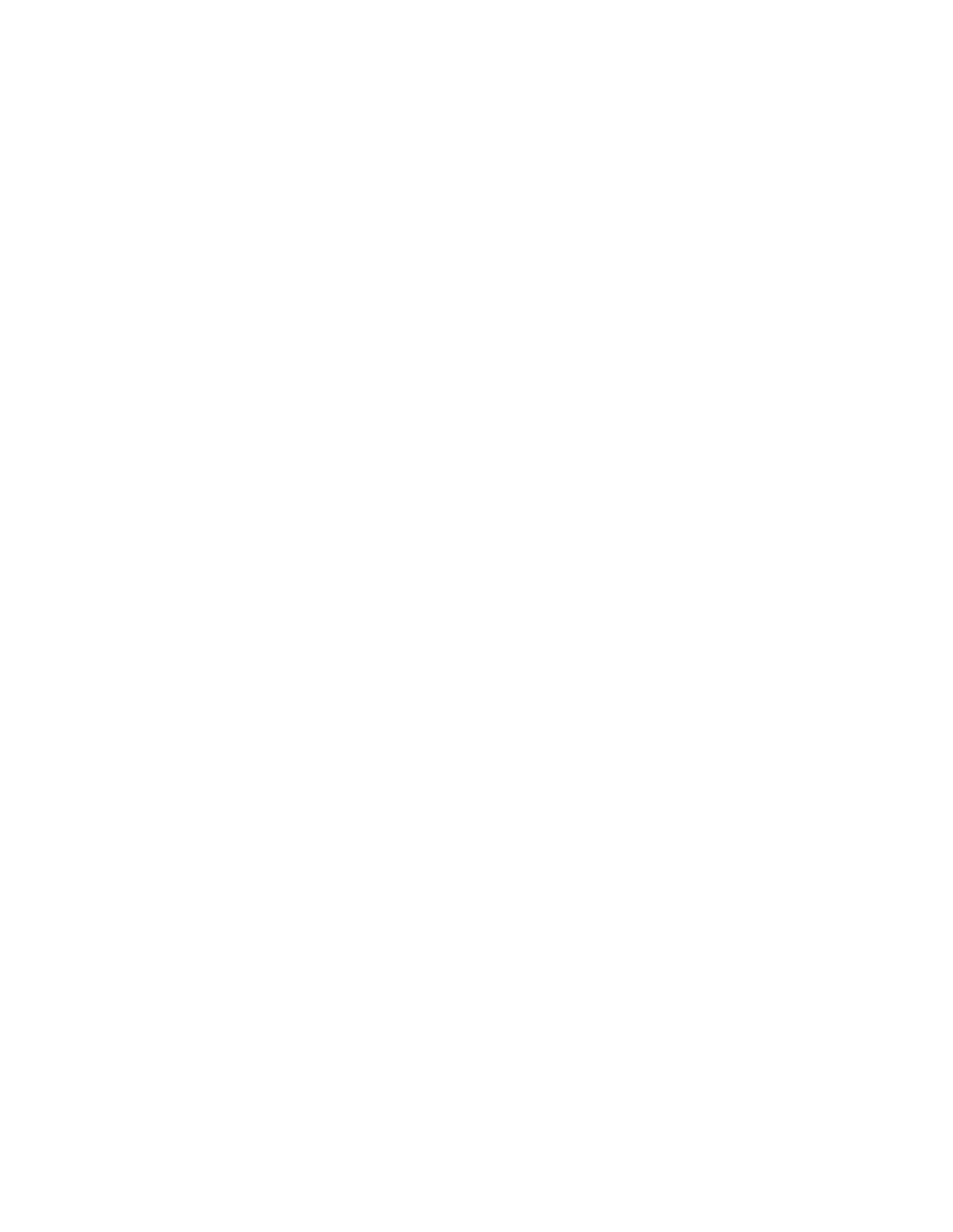```
41 lambda[1] ~ dunif(0, 1)
42 lambda[2] <- 1 - lambda[1]
43 b[1] ~ dcat(lambda[]) # assign b for t=1
44
45 # scaling parameter for estimation error, accounts for diffs. among tags
46 logpsi \sim dunif(-10, 10)
47 psi <- exp(logpsi)
48
49 # Priors for first state estimate
50 for(k in 1:2){
x[1,k] ~ dt(y[1,k], itau2[1,k], nu[1,k])
52 }
53
54 # Assume simple random walk to estimate 2nd state estimate
55 \times [2,1:2] ~ dmnorm(x[1,], iSigma[,])
56
57 # Process model
58 for(t in 2:(RegN-1)){
59
60 phi[t,1] <- alpha[b[t-1]]61 phi[t,2] <- 1 - alpha[b[t-1]]
_{62} b[t] ~ dcat(phi[t,])
63
64 Tdx[t,1] <- cos(theta[b[t]]) * (x[t,1] - x[t-1,1]) +
\sin(\theta[t]) \times (x[t,2] - x[t-1,2])66 x.mn[t,1] < -x[t,1] + Tdx[t,1] * gamma[b[t]]67
68 Tdx[t,2] <- -sin(theta[b[t]]) * (x[t,1] - x[t-1,1]) +
69 cos(theta[b[t]]) *(x[t,2] - x[t-1,2])70 x.mn[t,2] <- x[t,2] + Tdx[t,2] * gamma[b[t]]
71
72 # predict next state estimate w process error
x[t+1,1:2] ~ dmnorm(x.mn[t,], iSigma[,])
74 }
75
76 # Observation model
\frac{1}{77} for (t in 2:RegN) { \frac{1}{77} for (t in 2:RegN) {
78 for(i in idx[t-1]:(idx[t]-1)){ # loop over observed locations within interval t
79 for(k in 1:2){ \qquad # loop over lon & lat
80
81 # re-scale obs. error
82 itau2.psi[i,k] <- itau2[i,k] * psi
83
_{84} \# reconcile irregular obs. with states
85 zhat[i,k] < - (1-j[i]) * x[t-1,k] + j[i] * x[t,k]86
87 # update state predictions with observations
_{88} y[i,k] ~ dt(zhat[i,k], itau2.psi[i,k], nu[i,k])
89 }
90 }
91 }
92 }
93
94
```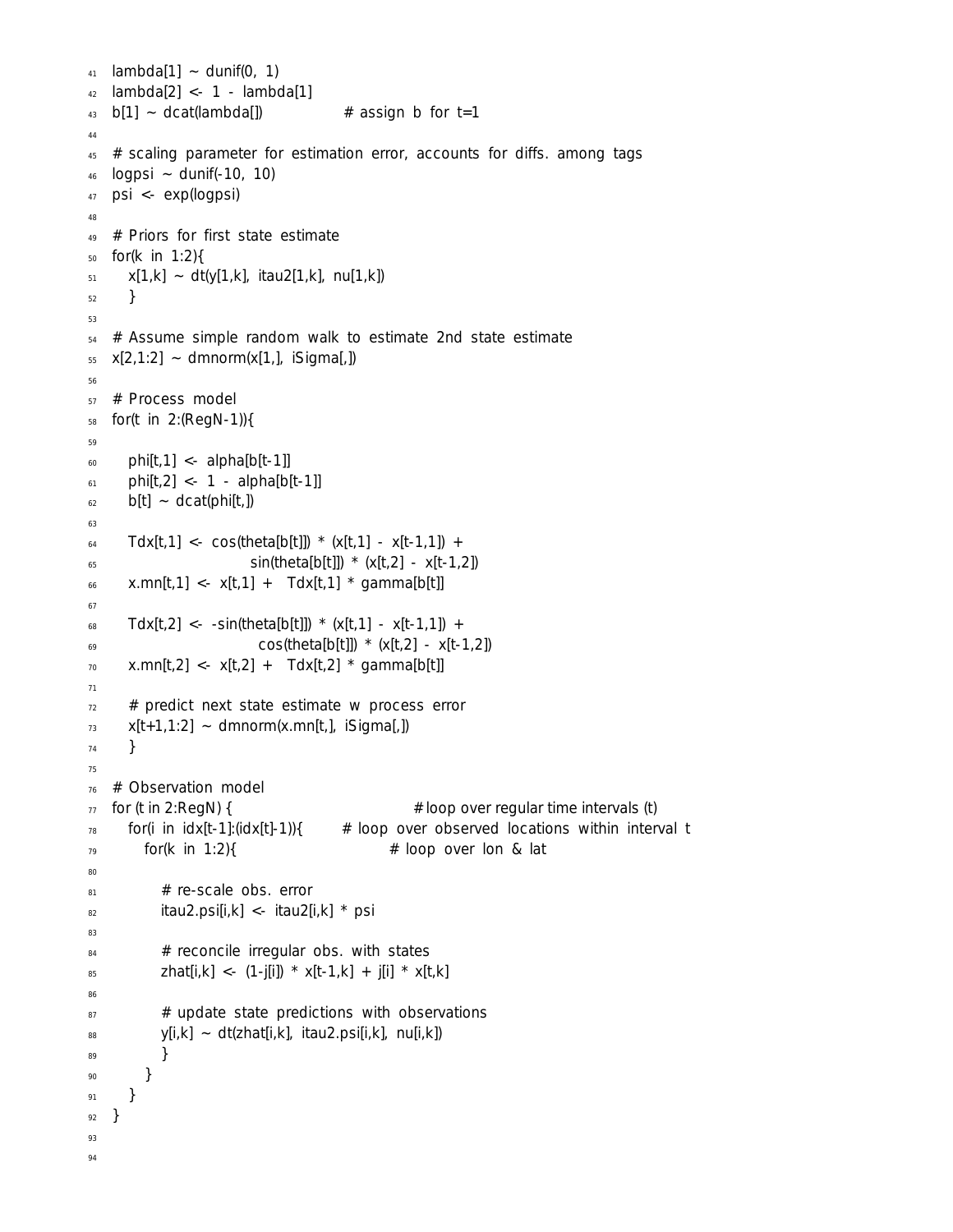## Appendix 2. Additional results

**Table A2-1.** Quantiles of the marginal posterior distributions for the movement parameters  $\theta_k$ and  $\gamma_k$  estimated from each of the nine turtle tracks. The subscripts 1 and 2 index the transiting and foraging behavioural modes, respectively.

|                  |         | $\theta_1$ |       |       | $\theta_2$ |       |       | $\gamma_1$ |       |       | $\gamma_2$ |       |
|------------------|---------|------------|-------|-------|------------|-------|-------|------------|-------|-------|------------|-------|
| Track            | 0.025   | 0.5        | 0.975 | 0.025 | 0.5        | 0.975 | 0.025 | 0.5        | 0.975 | 0.025 | 0.5        | 0.975 |
| $\boldsymbol{A}$ | $-0.28$ | $-0.03$    | 0.24  | 2.76  | 3.29       | 3.77  | 0.62  | 0.73       | 0.82  | 0.22  | 0.32       | 0.43  |
| B.1              | $-0.19$ | $-0.06$    | 0.06  | 3.10  | 3.79       | 4.43  | 0.61  | 0.69       | 0.76  | 0.19  | 0.29       | 0.41  |
| B.2              | $-0.26$ | $-0.07$    | 0.12  | 2.68  | 3.59       | 4.61  | 0.64  | 0.74       | 0.83  | 0.18  | 0.32       | 0.51  |
| C.1              | $-0.20$ | 0.05       | 0.33  | 1.42  | 3.21       | 4.80  | 0.48  | 0.57       | 0.70  | 0.21  | 0.42       | 0.66  |
| C.2              | $-0.12$ | $-0.04$    | 0.06  | 2.64  | 4.11       | 5.15  | 0.68  | 0.75       | 0.81  | 0.16  | 0.28       | 0.43  |
| D.1              | $-0.21$ | $-0.01$    | 0.17  | 2.20  | 3.02       | 3.96  | 0.56  | 0.65       | 0.74  | 0.20  | 0.33       | 0.48  |
| D.2              | $-0.13$ | $-0.02$    | 0.09  | 3.28  | 4.53       | 5.23  | 0.63  | 0.70       | 0.77  | 0.14  | 0.24       | 0.35  |
| E.1              | $-0.11$ | 0.01       | 0.13  | 2.37  | 3.30       | 4.16  | 0.69  | 0.77       | 0.85  | 0.17  | 0.28       | 0.41  |
| E.2              | $-0.19$ | $-0.01$    | 0.18  | 2.35  | 2.97       | 3.62  | 0.62  | 0.72       | 0.81  | 0.18  | 0.30       | 0.44  |

 $\theta_k$  's are measured in radians.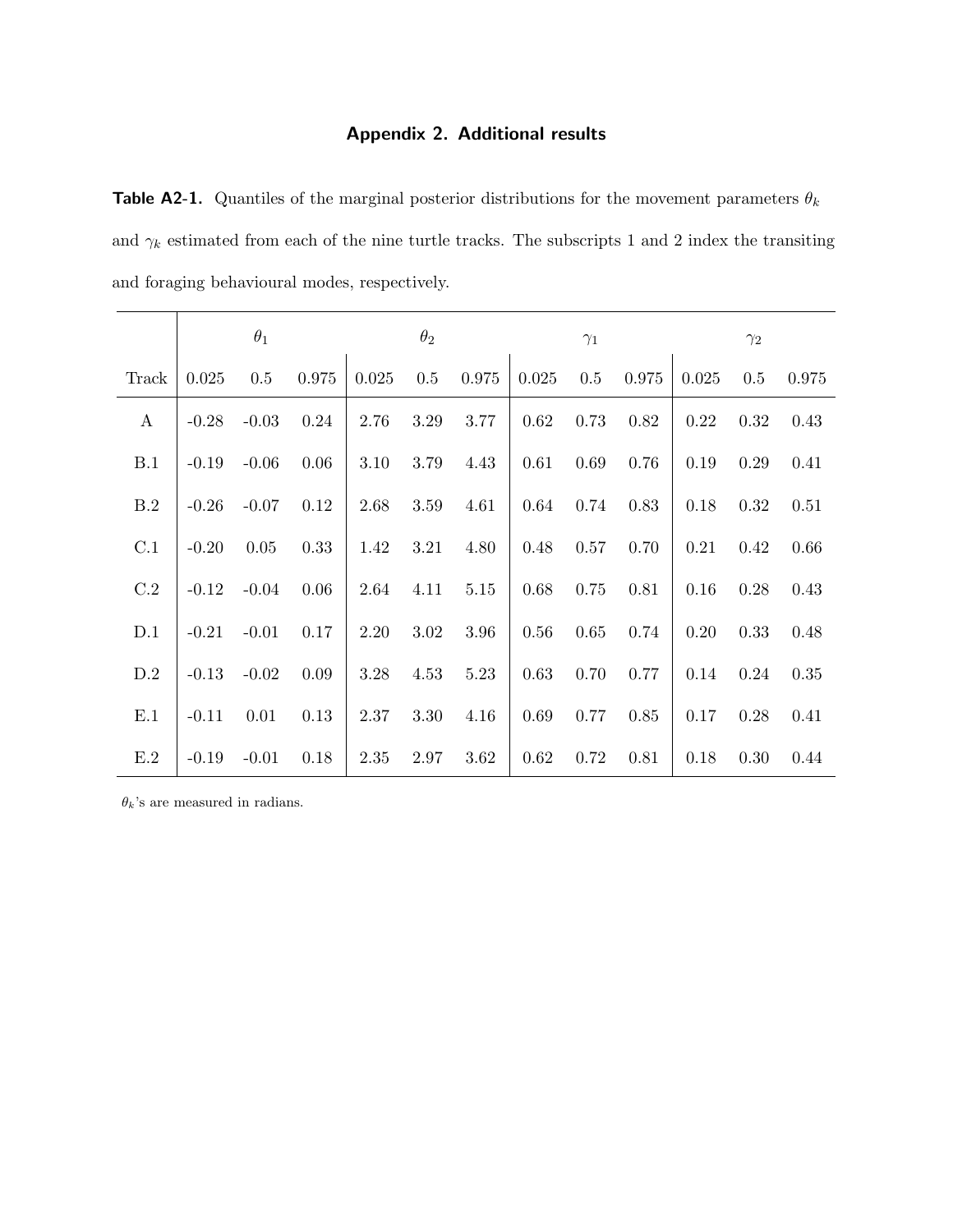**Figure A2-1.** State estimates  $(x_t)$ 's, filled circles) with associated behavioural mode estimates (blue  $\epsilon_2$  = transiting, red = foraging, black = uncertain) obtained from the SSSM for a leatherback turtle (A) tagged in coastal waters off Nova Scotia, Canada. The full path is shown inset. The underlying <sup>4</sup> grey line indicates the observed Argos positions. The time interval between the  $x_t$ 's is 6 h. The 1000 m isobath is displayed as a dashed black line.

**Figure A2-2.** Marginal posterior distributions for the movement parameters  $\theta$  (mean turn angle), 8 and  $\gamma$  (combined turn and speed autocorrelation), in transiting and foraging modes estimated for turtles A and B (see Fig. 1). The circular histograms are binned MCMC samples from the marginal 10 posterior distributions of  $\theta_1$  and  $\theta_2$ . Note on the circular histograms that the transiting mode es-timates are displayed in black and the foraging mode estimates are displayed in grey.

**Figure A2-3.** Distributions for travel rates of turtles A and B (see Fig. 1) in transiting and foraging <sup>14</sup> modes. Note that the travel rates were calculated a posteriori from the state estimates. Notches in the travel rate boxplots show the 95 % confidence limits around the median value.

<sup>17</sup> **Figure A2-4.** Temporal histograms of time at depth, dive duration, water temperature, and max- imum dive depth for turtle A (see Fig. 1). The bins presented on the left vertical axis are the 14 user-defined ranges for each variable. The coloured shingle in each bin indicates percentage of time or dives observed in that range over a 6-hour period. The time periods are: 2100 - 0300; 0300 - 0900; 0900 - 1500; 1500 - 2100 hours. The labels indicate the mid-point of each bin. Bins shaded grey indicate no dives were observed in that range for that 6-hr time period. Estimated behavioural 23 mode  $b_t$  for each 6-hr period is overlaid (solid black line). Estimates less than 1.25 (lower dashed line) represent transiting (black circles in Fig. 1), estimates greater then 1.75 (upper dashed line) represent foraging (red circles in Fig. 1), and estimates between the dashed lines are not assigned to either behavioural mode (the behavioural mode for these time steps could not be estimated with 27 reasonable certainty, ie.  $1.25 < b_t < 1.75$ ). These uncertain estimates of  $b_t$  correspond with the black circles in Fig. 1.

<sup>30</sup> Figure A2-5. Stacked barplots of the proportion of observations within each depth, temperature or time bin obtained while turtle A was transiting (black) or foraging (grey). The proportion of observations associated with behavioural modes that could not be estimated with reasonable cer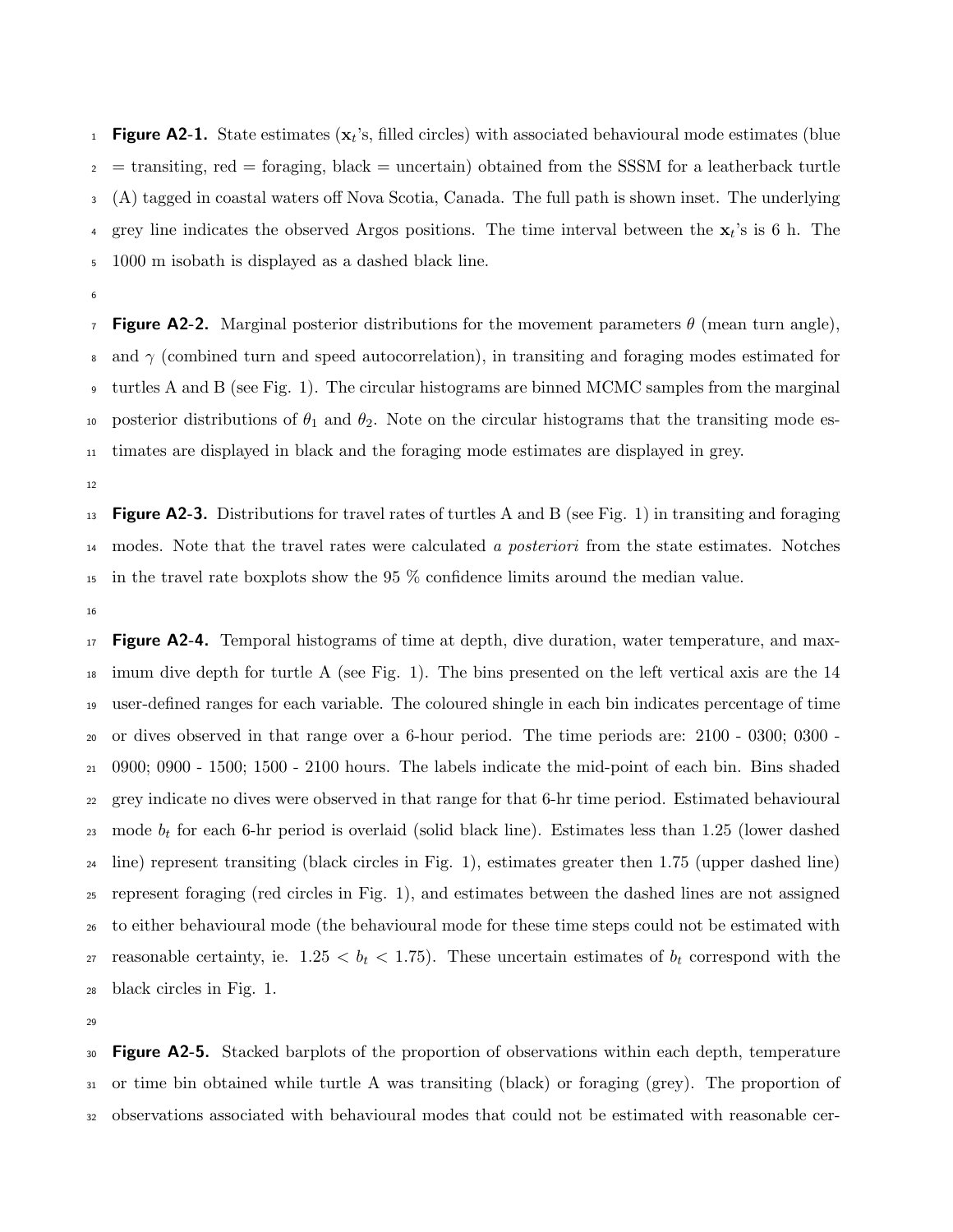tainty (see caption Fig. A2-4) are displayed in white. The width of each bin is proportional to the total number of observations (all behavioural modes) within that range. The labels indicate the mid-point of each bin. Empty bins indicate no dives were observed in that range for any behavioural state over the duration of the movement pathway. Proportion of observations in each bin while foraging can be read from the top down on the right vertical axis. Labels on the colour scale are mid-points of the bins.

<sup>40</sup> **Figure A2-6.** Temporal histograms of time at depth, dive duration, water temperature, and maxi- mum dive depth for turtle E.1 (duty-cycled tag). The bins presented on the left vertical axis are the 14 user-defined ranges for each variable. The coloured shingle in each bin indicates percentage of time or dives observed in that range over a 6-hour period. The time periods are: 2100 - 0300; 0300 - 0900; 0900 - 1500; 1500 - 2100 hours. The labels indicate the mid-point of each bin. Bins shaded grey indicate no dives were observed in that range for that 6-hr time period. Estimated behavioural 46 mode  $b_t$  for each 6-hr period is overlaid (solid black line). Estimates less than 1.25 (lower dashed line) represent transiting (black circles in Fig. 1), estimates greater then 1.75 (upper dashed line) represent foraging (red circles in Fig. 1), and estimates between the dashed lines are not assigned to either behavioural mode (the behavioural mode for these time steps could not be estimated with 50 reasonable certainty, ie.  $1.25 < b_t < 1.75$ ). These uncertain estimates of  $b_t$  correspond with the black circles in Fig. 1.

<sup>53</sup> Figure A2-7. Stacked barplots of the proportion of observations within each depth, temperature or time bin obtained while turtle E.1 was transiting (black) or foraging (grey). The proportion of observations associated with behavioural modes that could not be estimated with reasonable certainty (see caption Fig. A2-6) are displayed in white. The width of each bin is proportional to the total number of observations (all behavioural modes) within that range. The labels indicate the mid-point of each bin. Empty bins indicate no dives were observed in that range for any behavioural state over the duration of the movement pathway. Proportion of observations in each bin while foraging can be read from the top down on the right vertical axis. Labels on the colour scale are mid-points of the bins.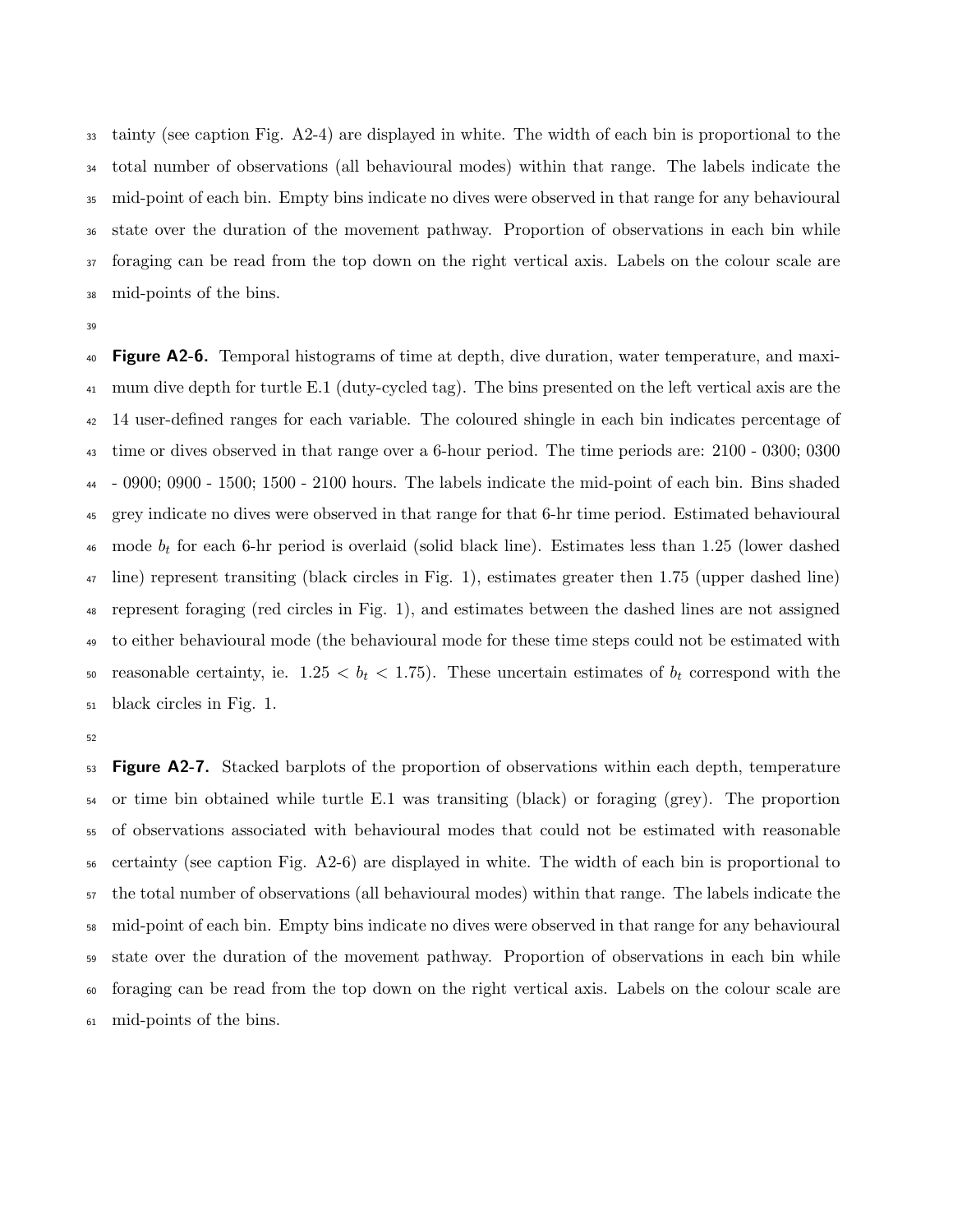

Figure A2-1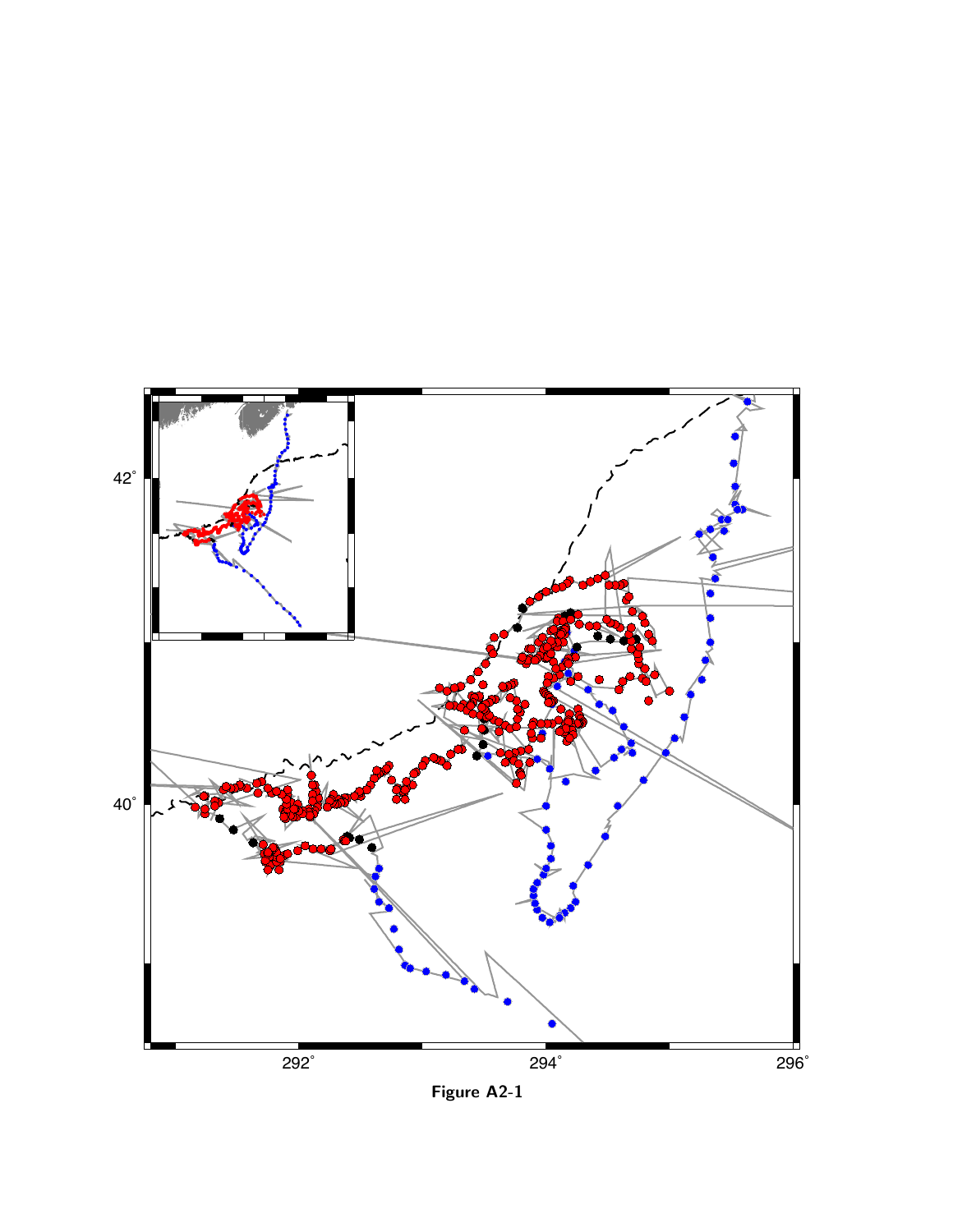





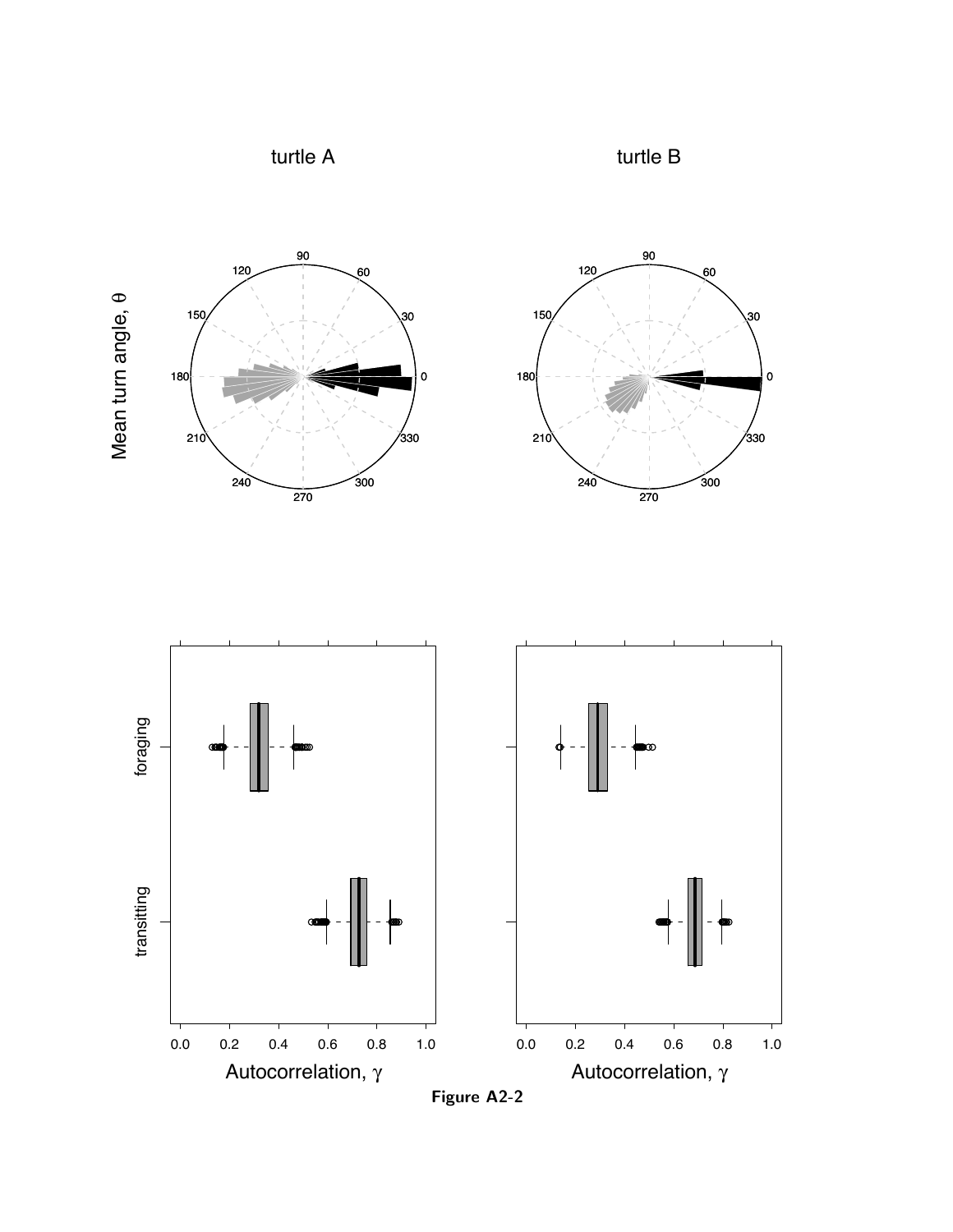

Figure A2-3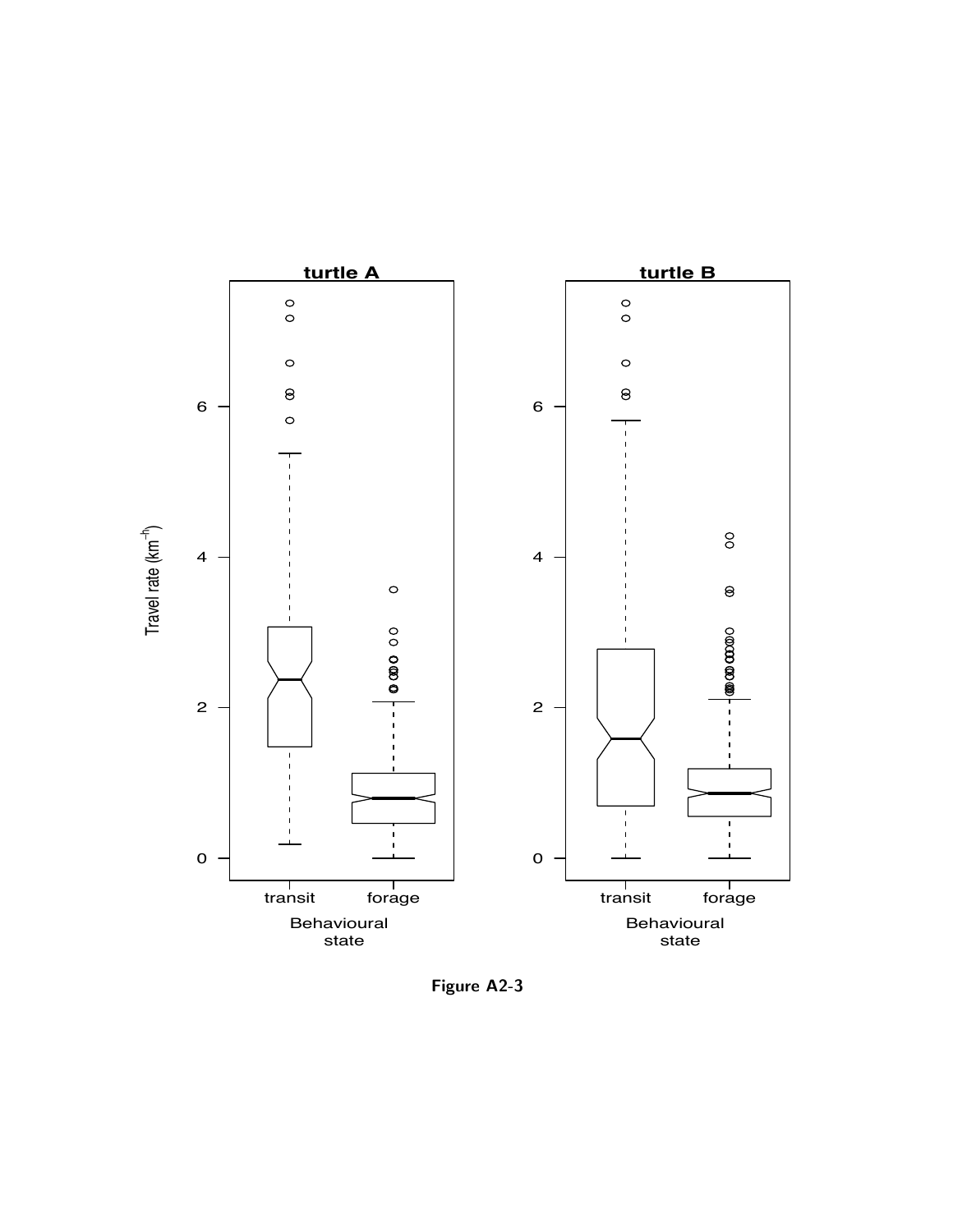



Mean Behavioural Mode

Figure A2-4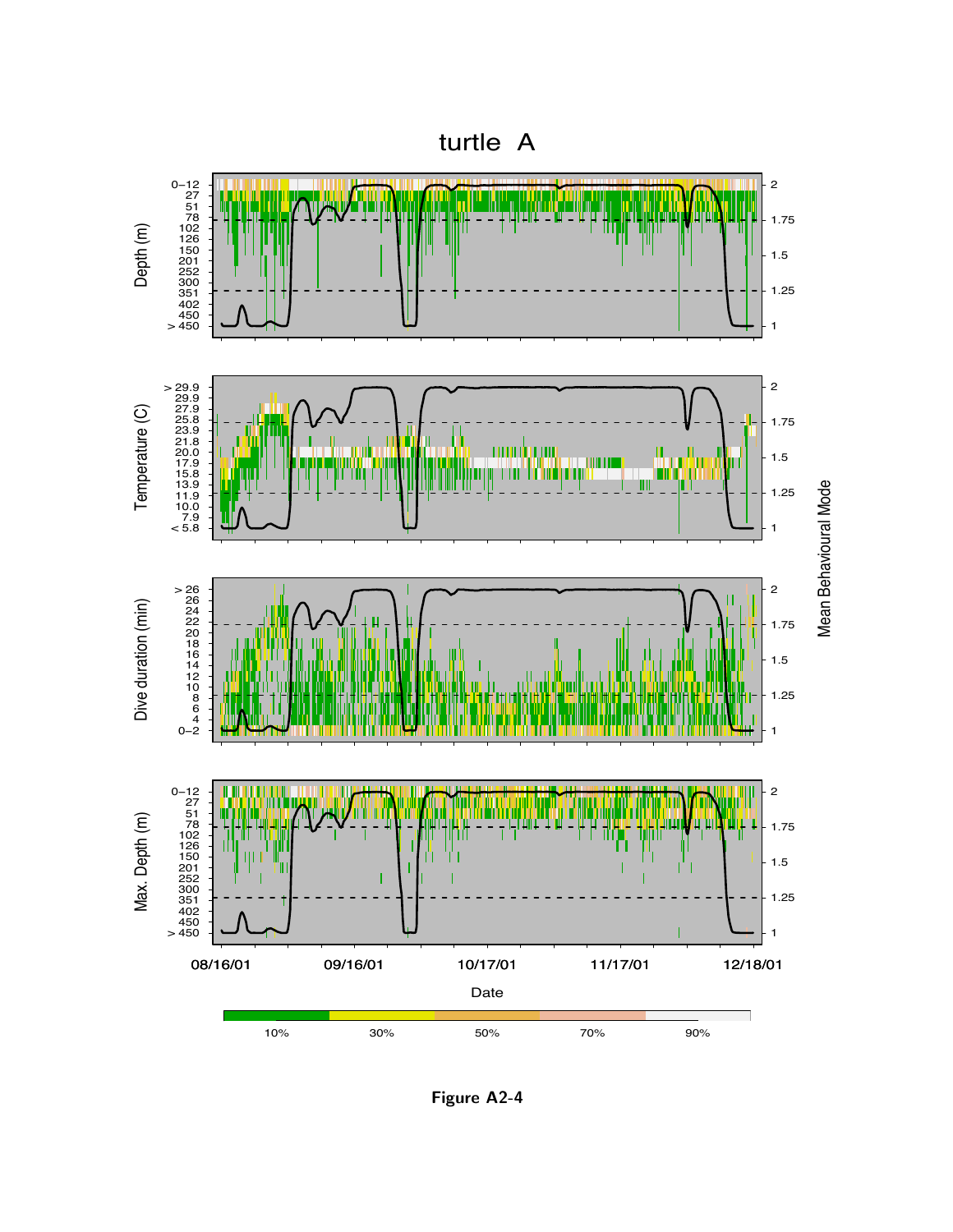

Figure A2-5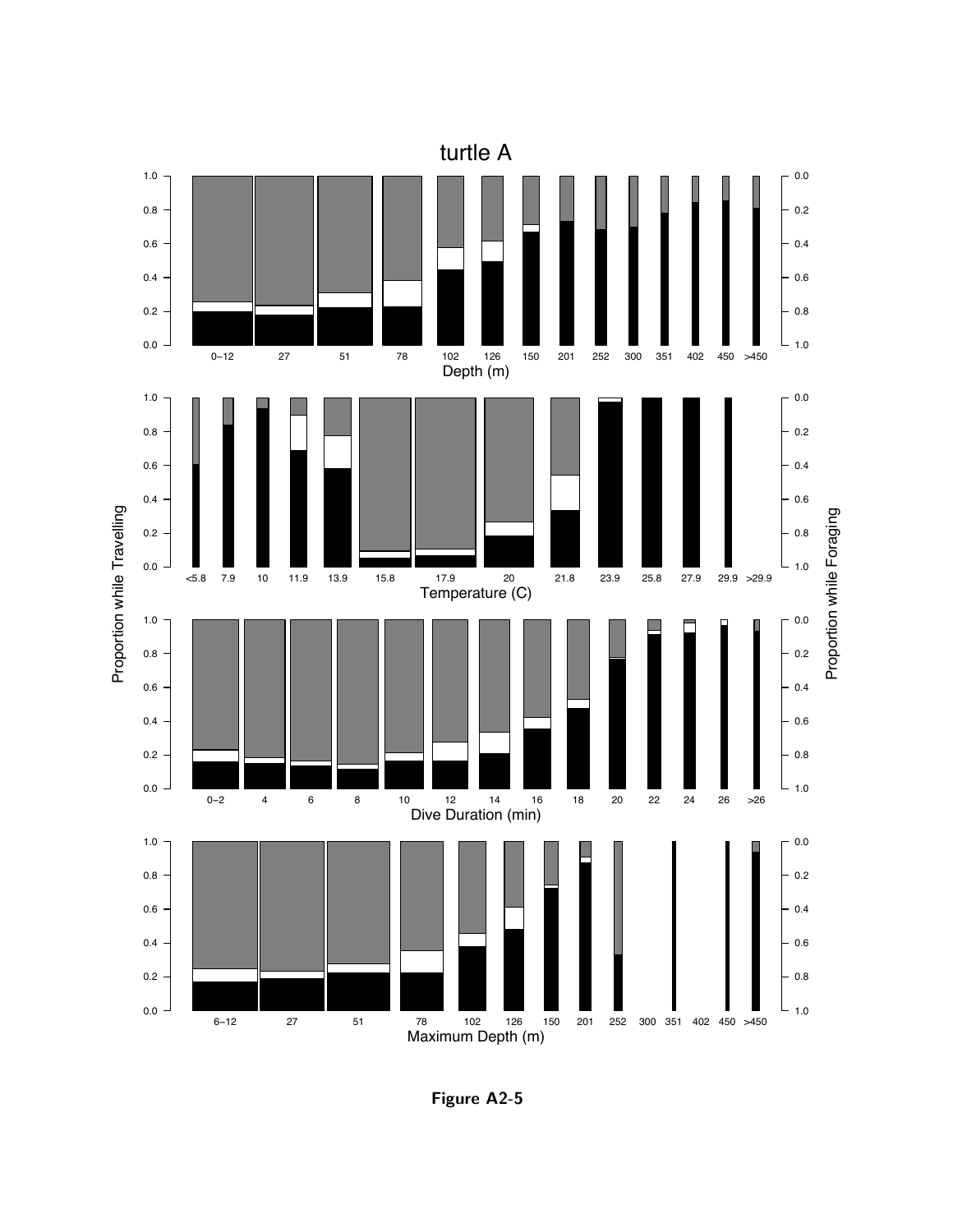

Figure A2-6